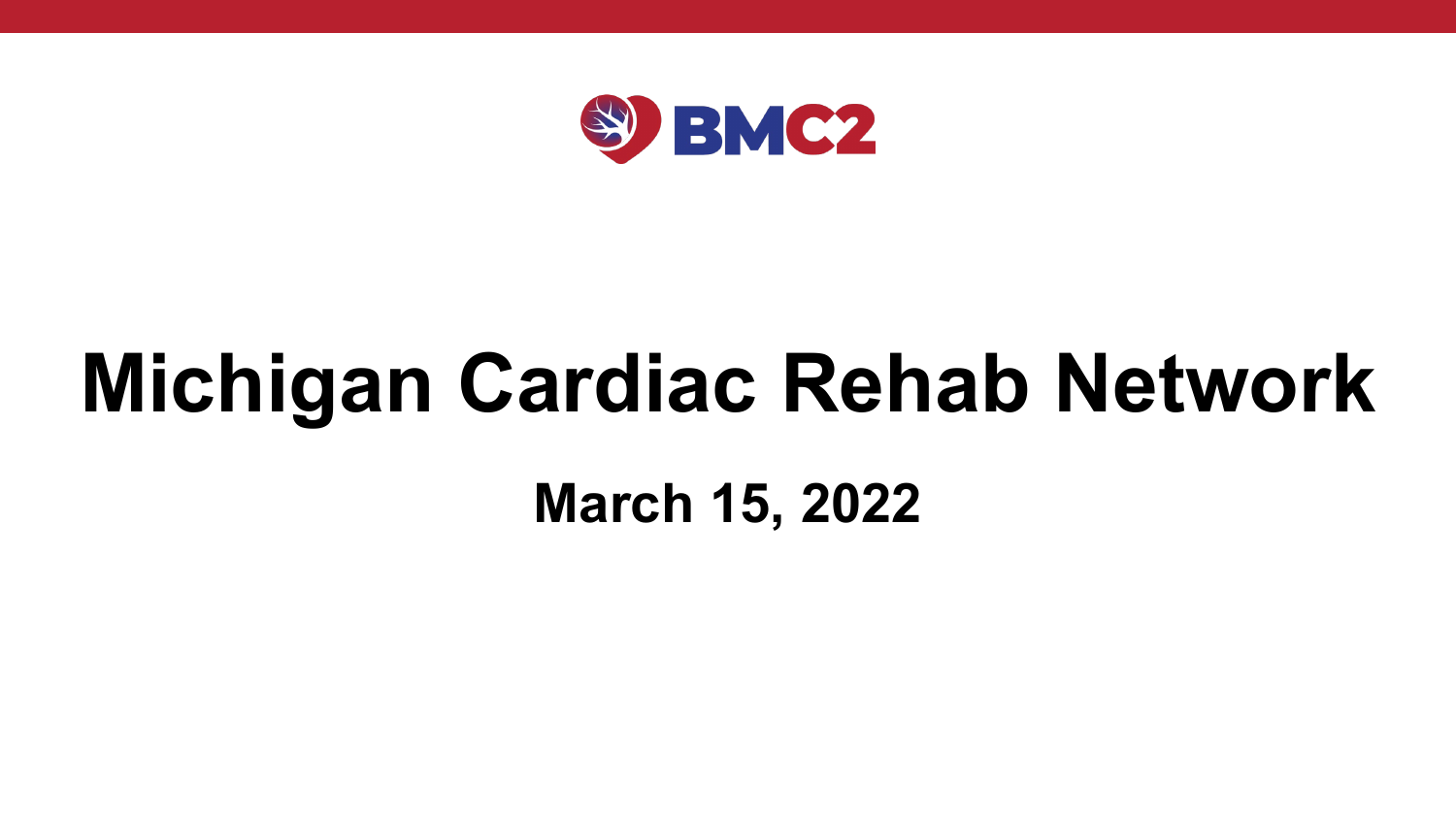## **Meeting Objectives**

| <b>Introduce</b>                                                 | <b>Discuss</b>                                                        | <b>Review</b>                                                                                                                   | Feedback                                     |
|------------------------------------------------------------------|-----------------------------------------------------------------------|---------------------------------------------------------------------------------------------------------------------------------|----------------------------------------------|
| Introduce the<br><b>Michigan Cardiac</b><br><b>Rehab Network</b> | <b>Discuss Cardiac</b><br>Rehab goals for<br>the State of<br>Michigan | <b>Review available</b><br>and up-and-<br>coming resources<br>to support<br>improving<br>utilization of<br><b>Cardiac Rehab</b> | Get your<br>feedback on<br>these activities! |

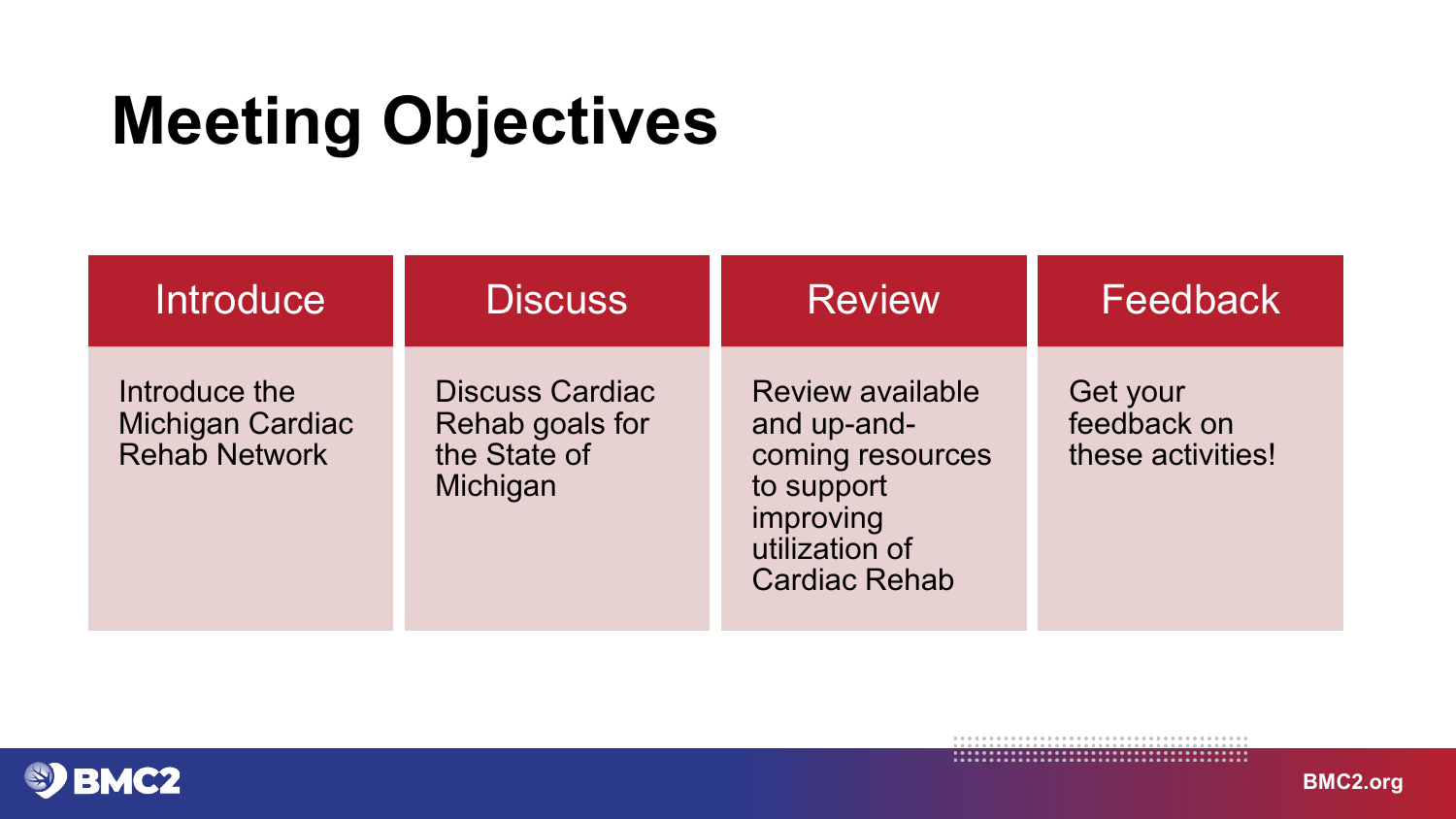## Statewide trends and variation in CR participation across Michigan hospitals



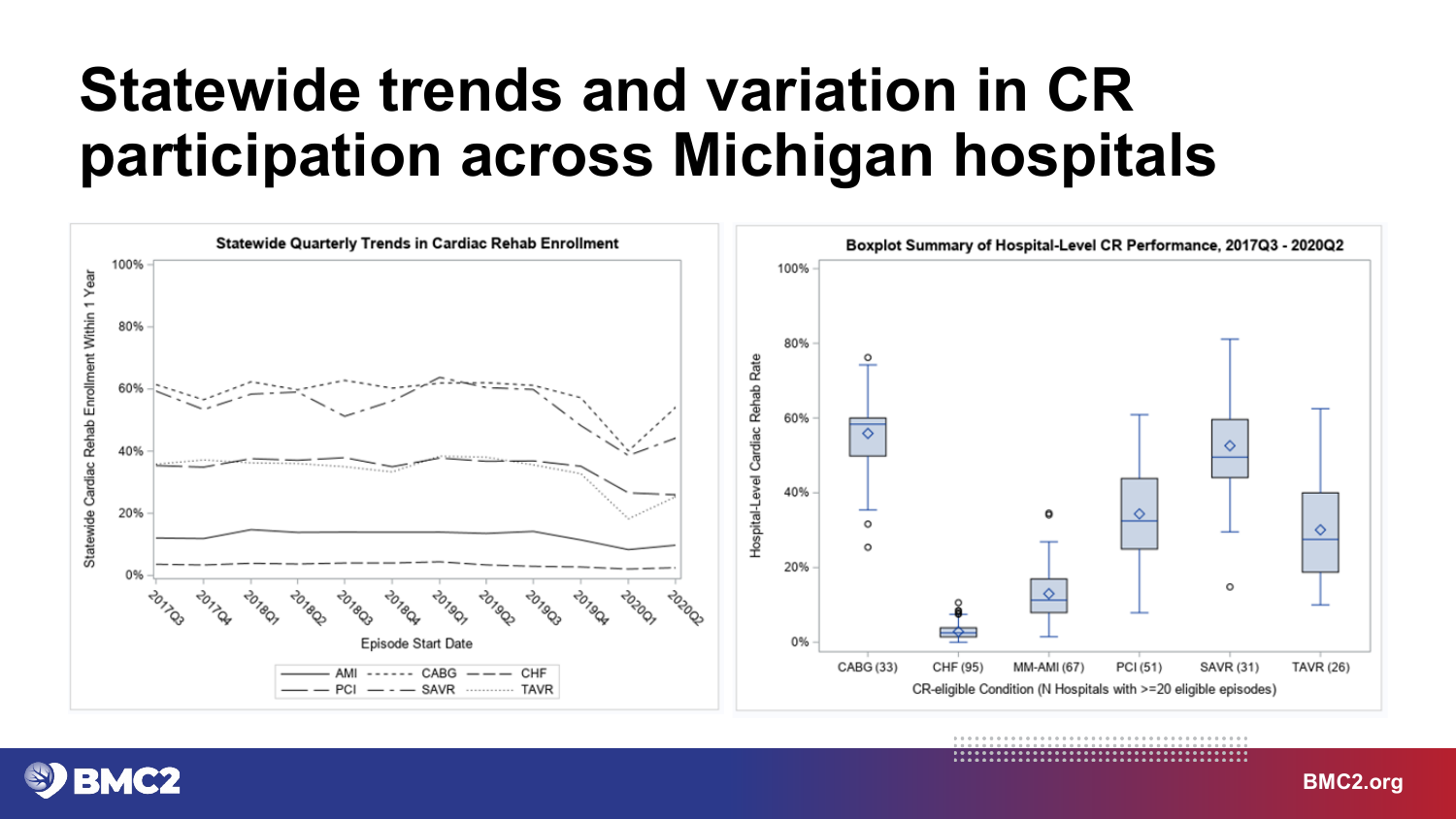## **Site visit insights**

## **Build Capacity**

Capacity constraints from limited staff, physical space, and other resources lead to inability of CR facilities to meet demand.

### **Communication is Key**

Early patient contact, the use of CR liaisons, and automatic referrals all boost CR enrollment.

### **Some Patients Need Help!**

Patients face additional barriers to CR participation, including costs of attending CR and transportation challenges.

### **Leaders Accelerate CR Use**

Strong physician endorsement and support from administrative leadership can help a program flourish.

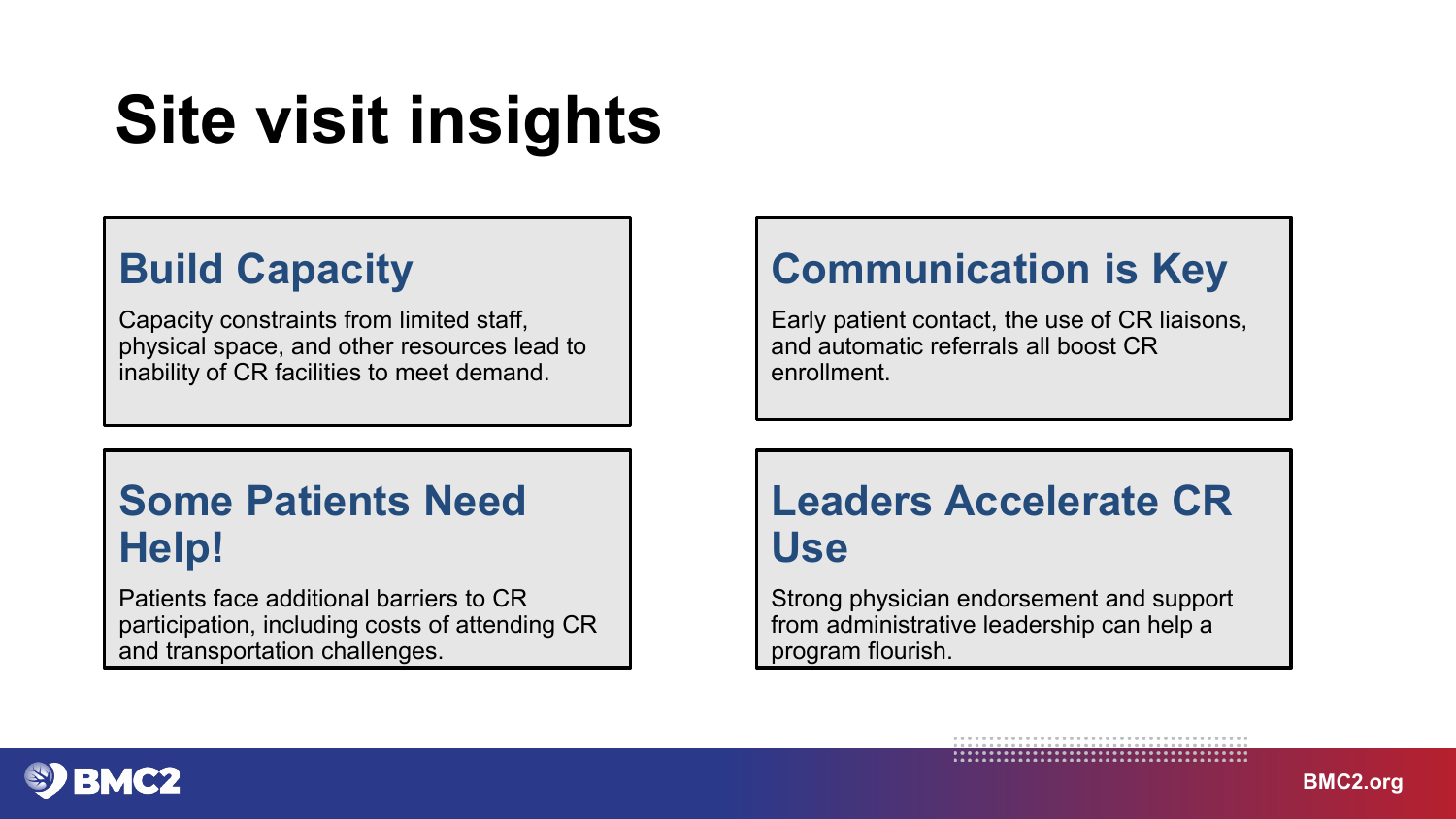### **COLLABORATION: MICHIGAN CARDIAC REPORT CARDIAC REPORT CARDIAC REPORT CARDIAC REPORT CARDIAC REPORT CARDIAC REPORT CARDIAC RE Collaboration in action: Michigan Cardiac Rehab (MiCR) Network**



**BMC2** 

*Torrabilitation*<br>*Incine inclusi participation in cardiac for all eligible rehabilitation for all eligible individuals in individuals in Michigan. Michigan.To equitably increase participation in cardiac rehabilitation* 



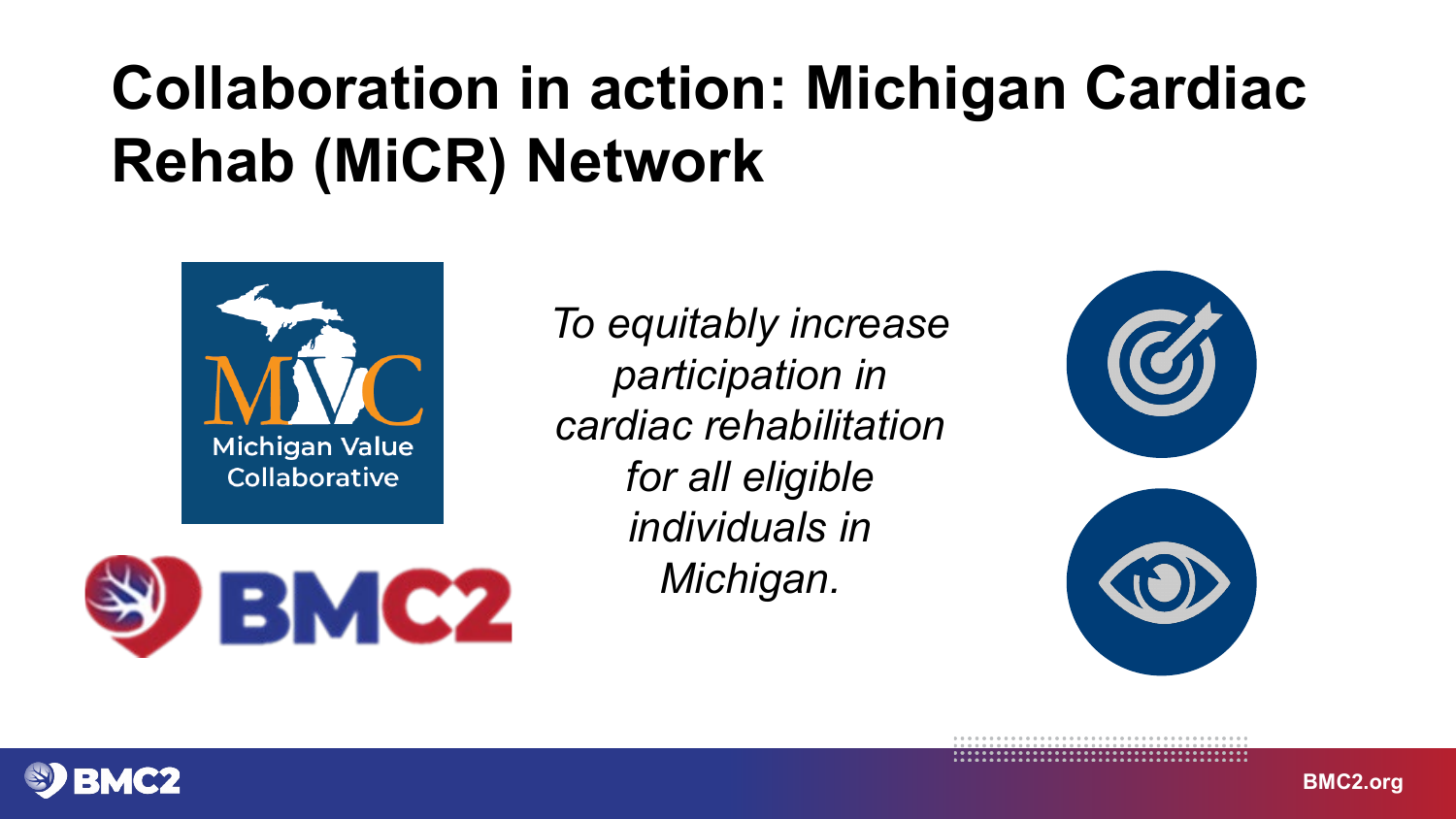## **Our goal is to get CR participation to 40% by 2024 for all eligible conditions\***



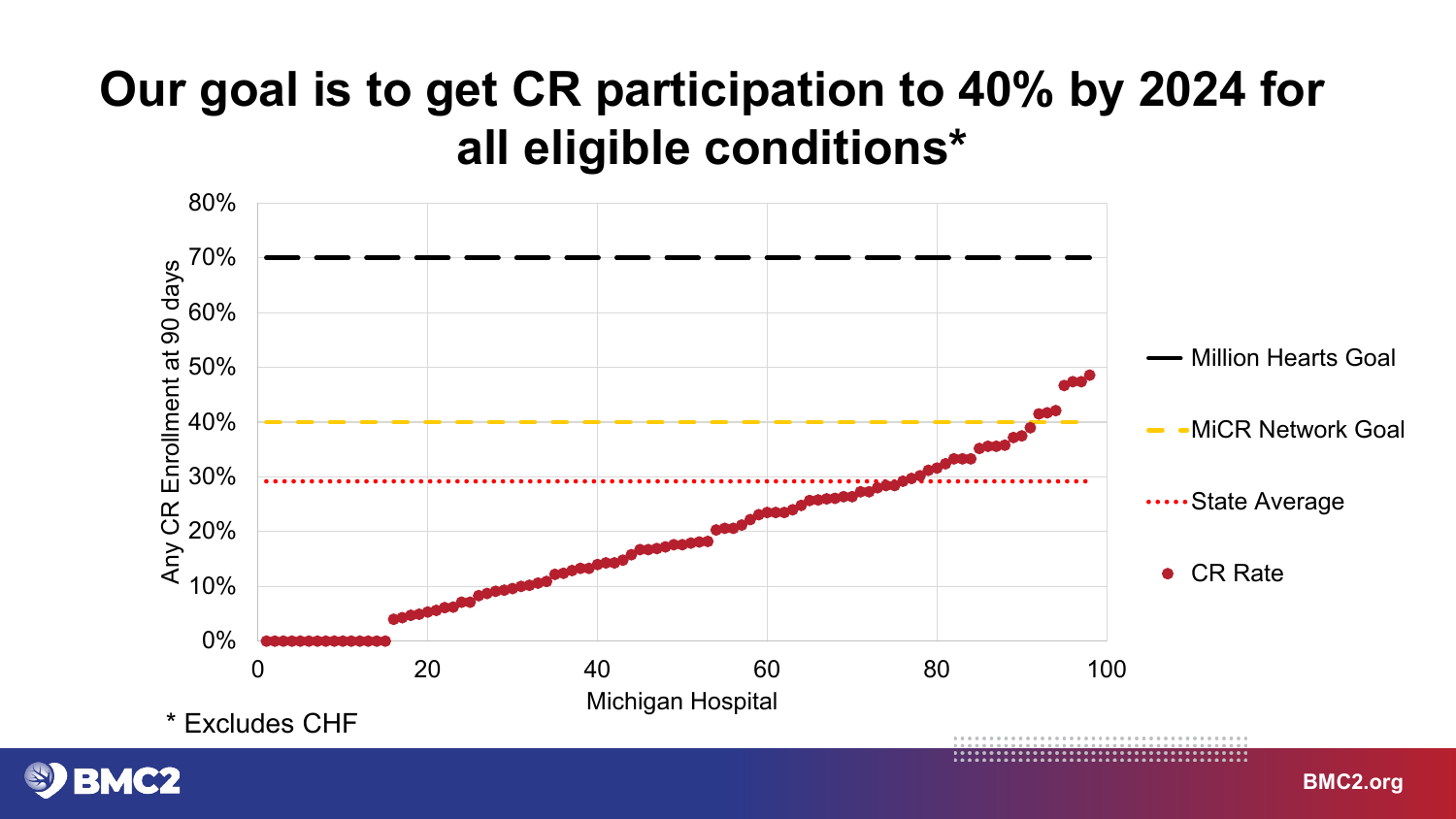



### **MVC CR REPORTS BEST PRACTICES**

## **TOOLKIT**

### **DEDICATED CR RESOURCES WEBSITE**

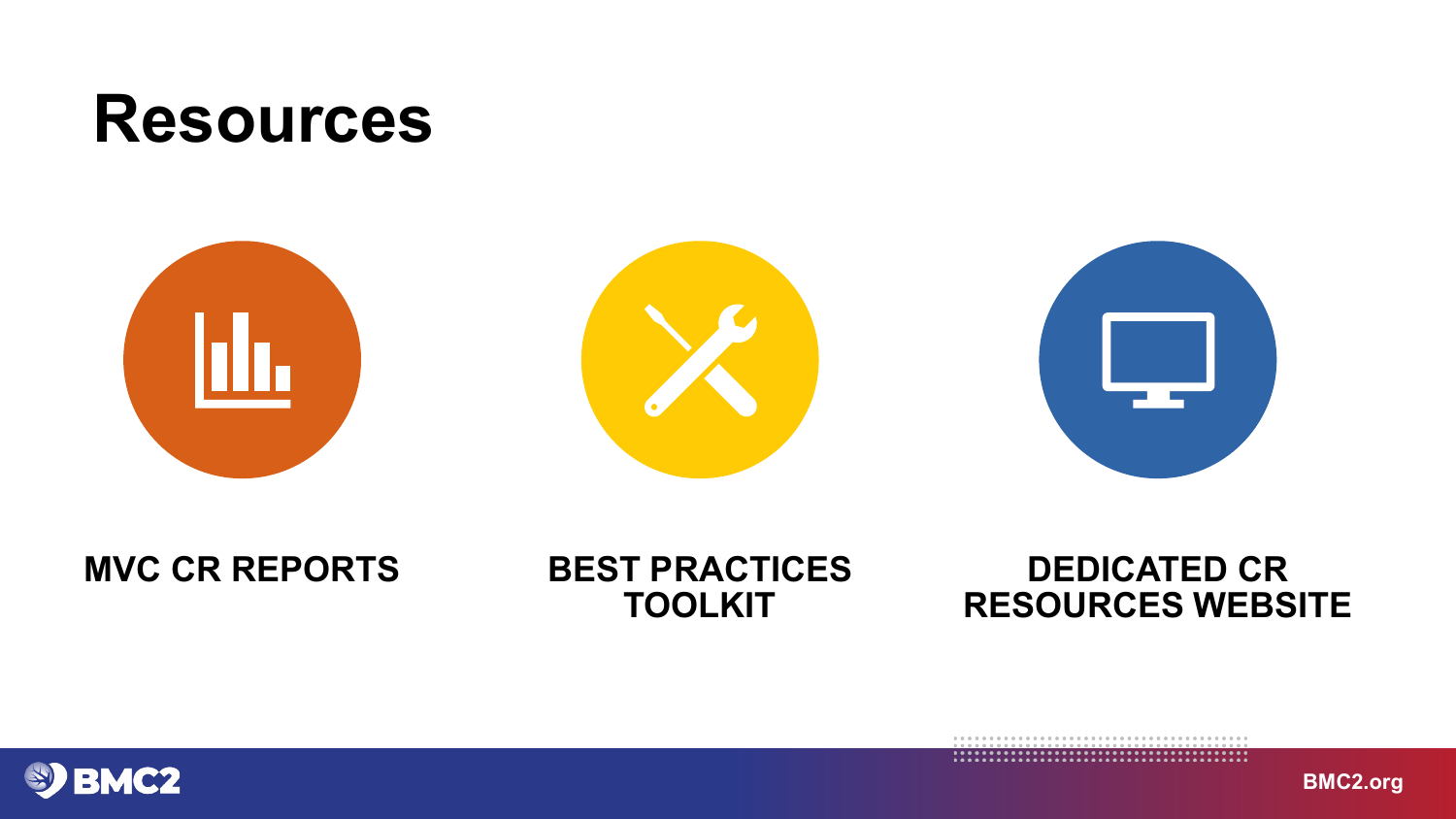## **CR Reports**

- Conditions included: PCI, CABG, SAVR, TAVR, AMI, and CHF
- Last sent October 20, 2021
	- 173 individuals
	- 95 hospitals
- Next report: March 2022
- 
- Data included: Collaborative-wide CR use within 1 year
	-
	- Quarterly trends Mean days to first CR visit Mean number of CR visits within
	- 1 year



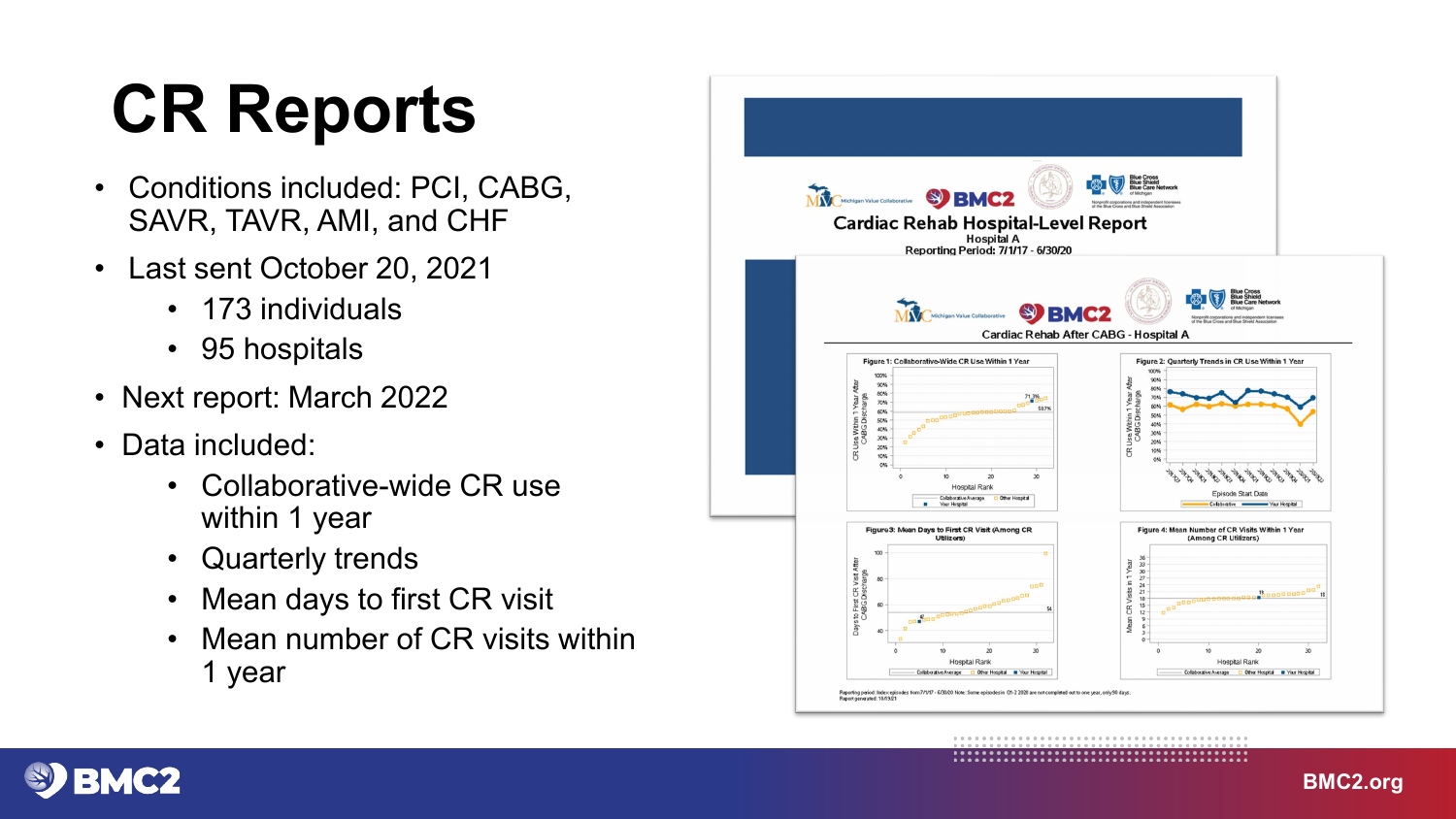

THE MICHIGAN CARDIAC REHAB **NETWORK PRESENTS:** 

### **A CARDIAC REHAB BEST PRACTICES TOOLKIT**

**STRATEGIES TO IMPROVE** ENROLLMENT AND ATTENDANCE

S<sup>S</sup> BMC2 MCC

**Developing CR best practices documents to aid statewide quality improvement efforts**

- Details a menu of strategies that improve enrollment and attendance in CR
- Allows teams to select the specific interventions that will be most valuable to their site
- Start by assembling the QI team to discuss the aspects of CR utilization that are most in need of improvement

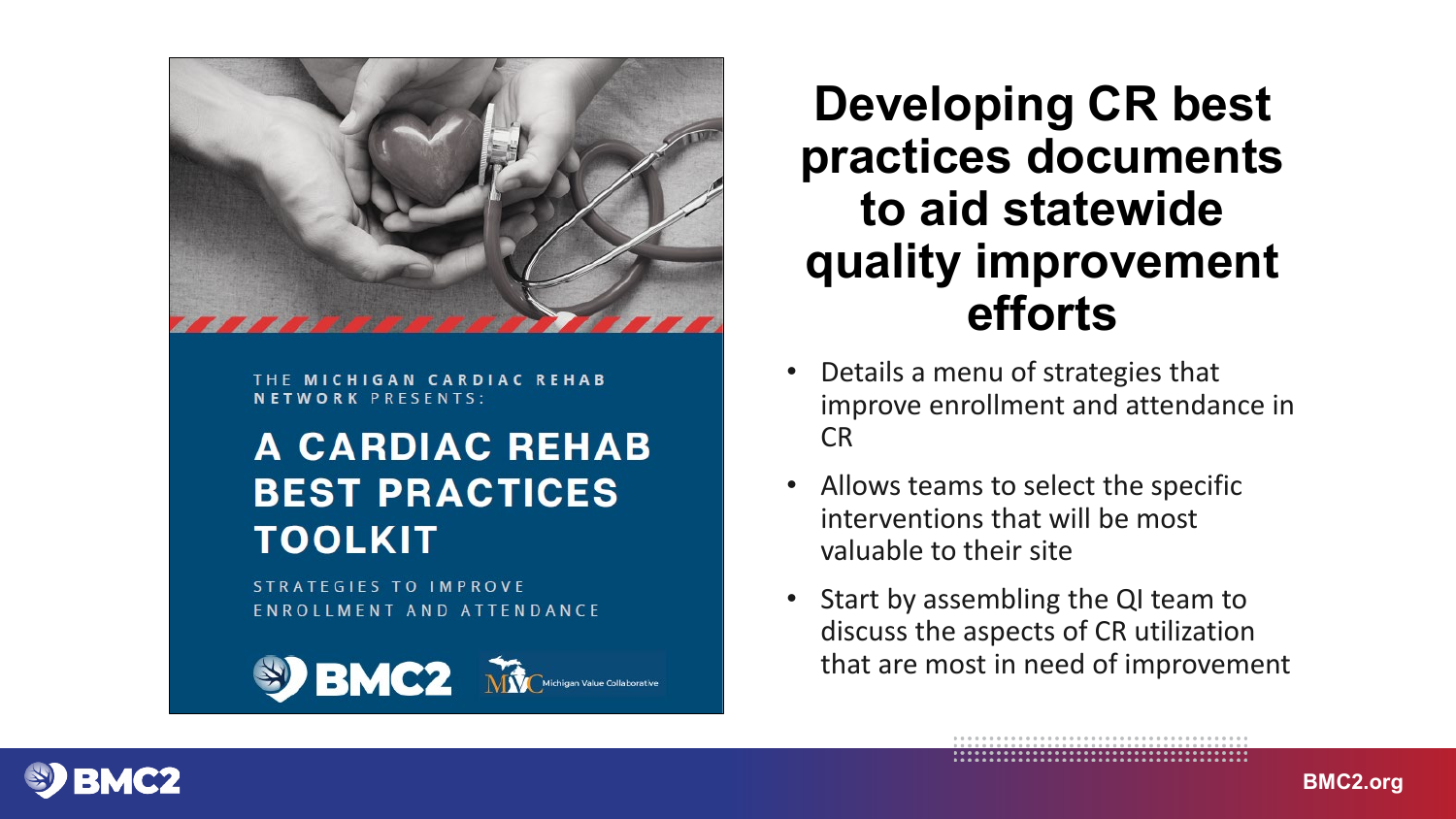- Focuses on different phases of CR utilization
- Includes a glossary, links to associated resources, and metrics for evaluating QI success

### **CONTENTS**

#### **INITIATION**

- Cardiac Rehab Referrals з
- Developing a Cardiac Rehab **Inpatient Liaison Program**
- Early Scheduling of Initial 8 **Outpatient Appointments**
- Reducing the Delay Between  $11$ Hospital Discharge and Enrollment in Outpatient CR

#### **MAINTENANCE**

- Cardiac Rehab Group  $13$ **Orientation Strategy**
- **Improving Patient** 18 Attendance

#### **INNOVATION**

- 20 Innovative Cardiac Rehab Models
- System Changes to Increase  $22$ Cardiac Rehab Participation
- **Consortium Building** 24

**GLOSSARY** 

**RESOURCES** 

**METRICS** 



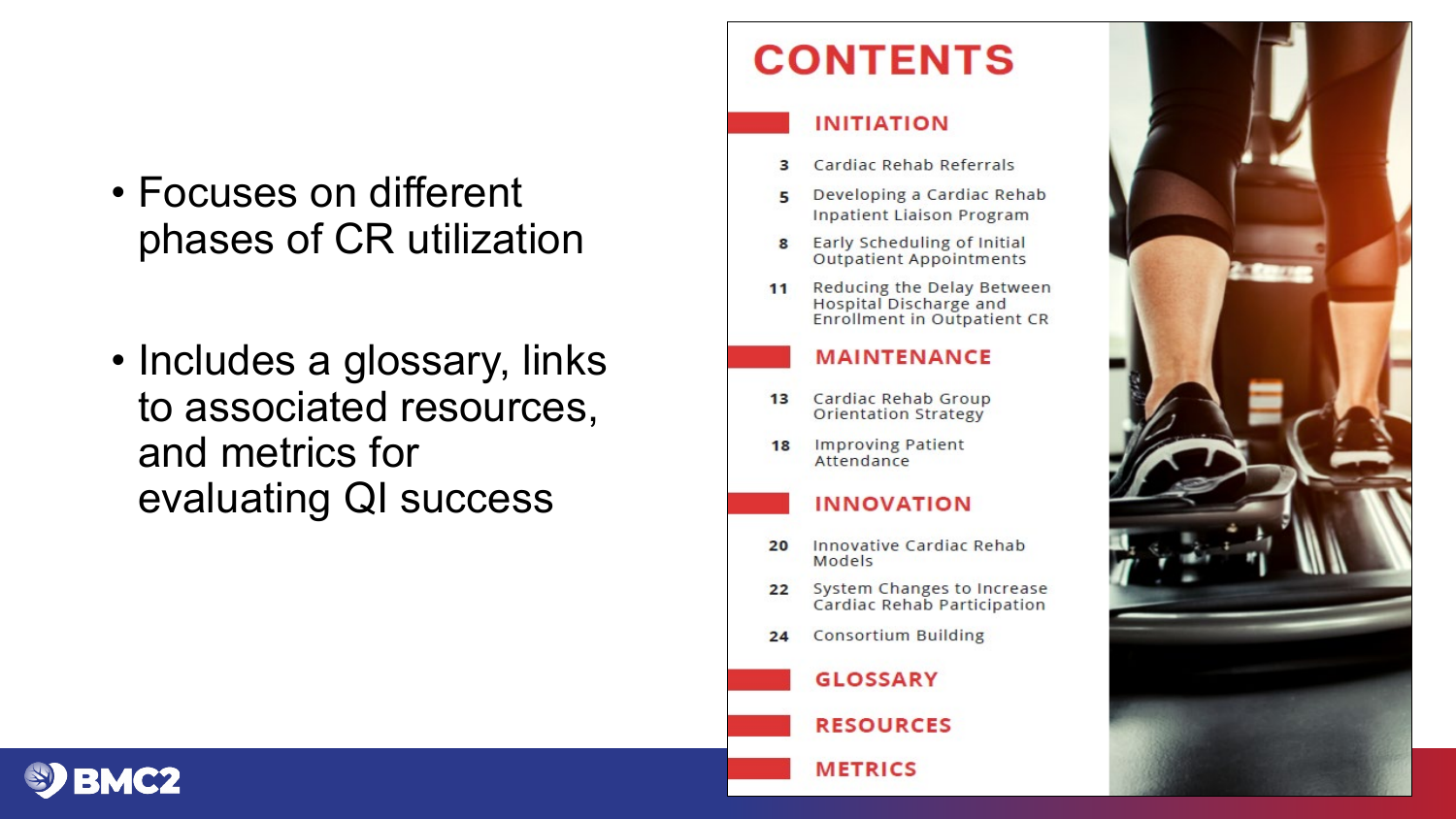

#### **KEY STAKEHOLDERS**

- Scheduling support staff
- · Supervisors/program managers
- $\bullet$  CR staff
- Referring providers
- Administrative assistants

#### **DIRECT CONTACTS FOR QUESTIONS**

• Steven Keteyian SKETEYI1@HFHS.ORG

#### **REFERENCES**

- Referral, Enrollment, and Delivery of CR
- CR wait times
- Affordability, accountability, and accessibility in CR
- · Early appointment to outpatient CR at hospital discharge

### **Reducing Delay Between Discharge & Enrollment**

#### **ENROLLING PATIENTS WITHIN 14-17 DAYS**

It is recognized that an inverse relationship exists between time to enrollment in outpatient CR and participa been estimated that participation in CR decrease every day that enrollment is prolonged beyond di  $\mathbf{1}$ Delays to enrollment should be minimized so pat the maximum benefit from participation.  $\overline{2}$ 

#### **METRICS OR RESOURCES NEEDED**

- Current average time to enrollment appoin
- . Identify number of enrollment slots availab

#### **PROCESS DESCRIPTION**

Identify the current interval between discharge or referral and the patient's first CR appointment (both the range and average).

Determine a goal interval.

Identify areas to target improvement by mapping out the current process from referral/discharge to appointment.

Identify any patient, program, or system barriers, such as transportation issues, staffing or volume concerns, or technical considerations.

Brainstorm how to address those issues to reach the goal interval.

#### **COMMON BARRIERS**

What is the cause of no-shows and cancellations?

Patient barriers to consider:

3

4

 $5\phantom{1}$ 

- Preauthorization • Language, culture
- Availability • Insurance
- Lack of social support • Transportation

#### Does current volume allow for more patients?

Program barriers to consider:

- Hours of operation Appointment times
- Appointment length Adequate staffing

Is medical information from the referring site provided in a timely manner? (system barrier)

#### **POTENTIAL SOLUTIONS**

Potential solutions to patient barriers:

- Reminder phone calls
- Identification of social support network
- Financial incentives
- Transportation reimbursement

Potential solutions to program barriers:

- Set appointment while in hospital
- Facilitated referral utilizing CR staff
- Process patient intake in a timely manner

**BMC2.org**

Work with referring providers to send medical information at time of referral

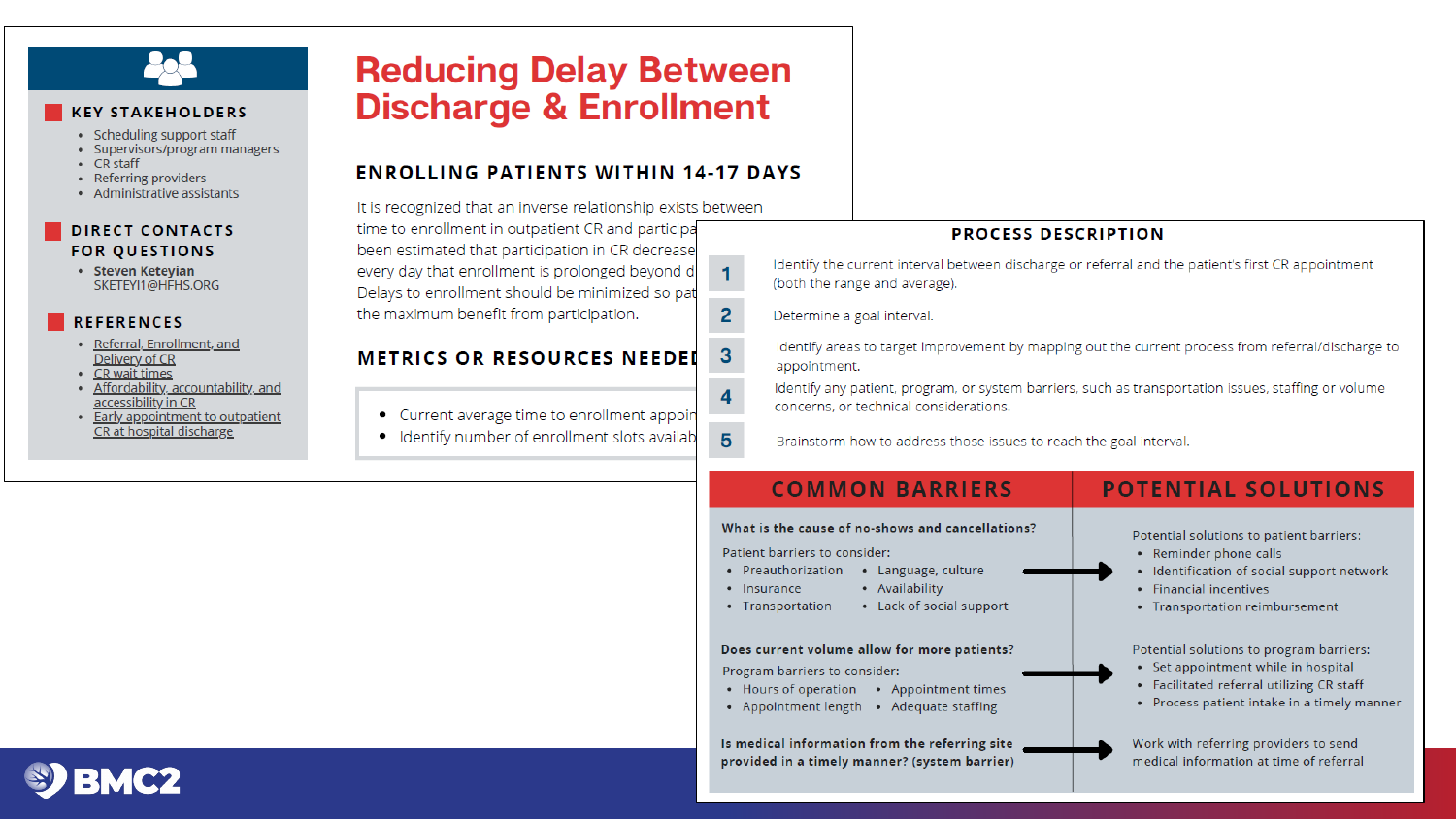## **Thank you to our contributors**

[Jacquoline](mailto:Jacquoline.Evans@chs-mi.com) Evans Covenant HealthCare

[Annemarie Forrest](mailto:avassalo@umich.edu) BMC2 Program Manager

[Brian Foster](mailto:bfoster@michiganheart.com) St. Joseph Mercy Health System

[Diane Hamilton](mailto:Diane.Hamilton@beaumont.org) Beaumont Health Trenton

[Steven Keteyian](mailto:SKETEYI1@HFHS.ORG) Henry Ford Medical Group

[Diane Perry](mailto:diaperry@med.umich.edu) University of Michigan [Jodi Radtke](mailto:Jradtke@mhc.net) Munson Medical Center

[Gregory Scharf](mailto:gregory.scharf@midmichigan.org) MyMichigan Health

[Frank Smith](mailto:fsmith@michiganheart.com) St. Joseph Mercy Hospital Ann Arbor St. Joseph Mercy Hospital Livingston

[Michael Thompson](mailto:mthomps@med.umich.edu) Co-Director, Michigan Value Collaborative

[Devraj Sukul](mailto:dsukul@med.umich.edu) Associate Director, BMC2-PCI

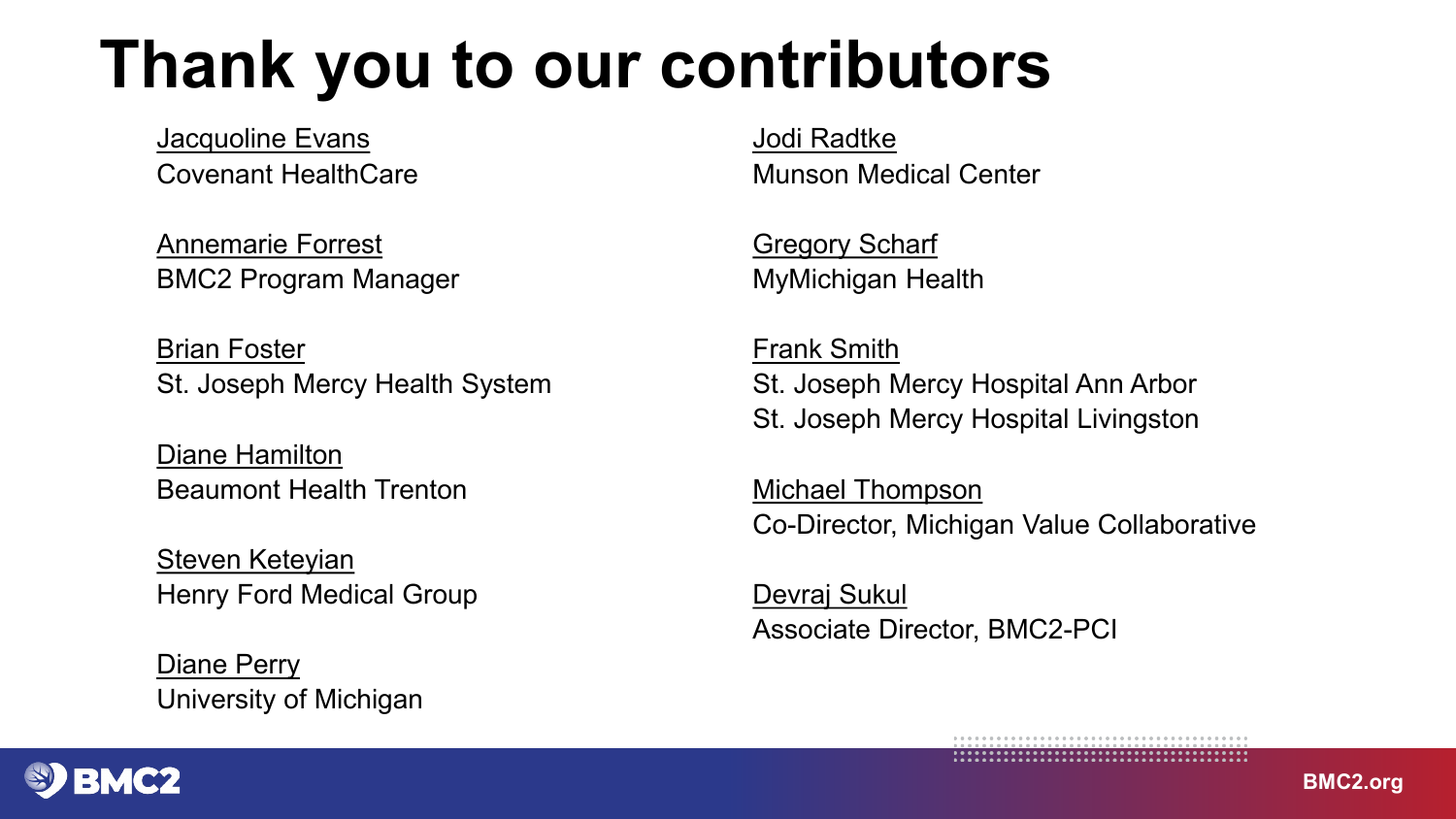## **Best Practices Toolkit**

- Final version available in April 2022
- Welcome feedback and suggested modifications



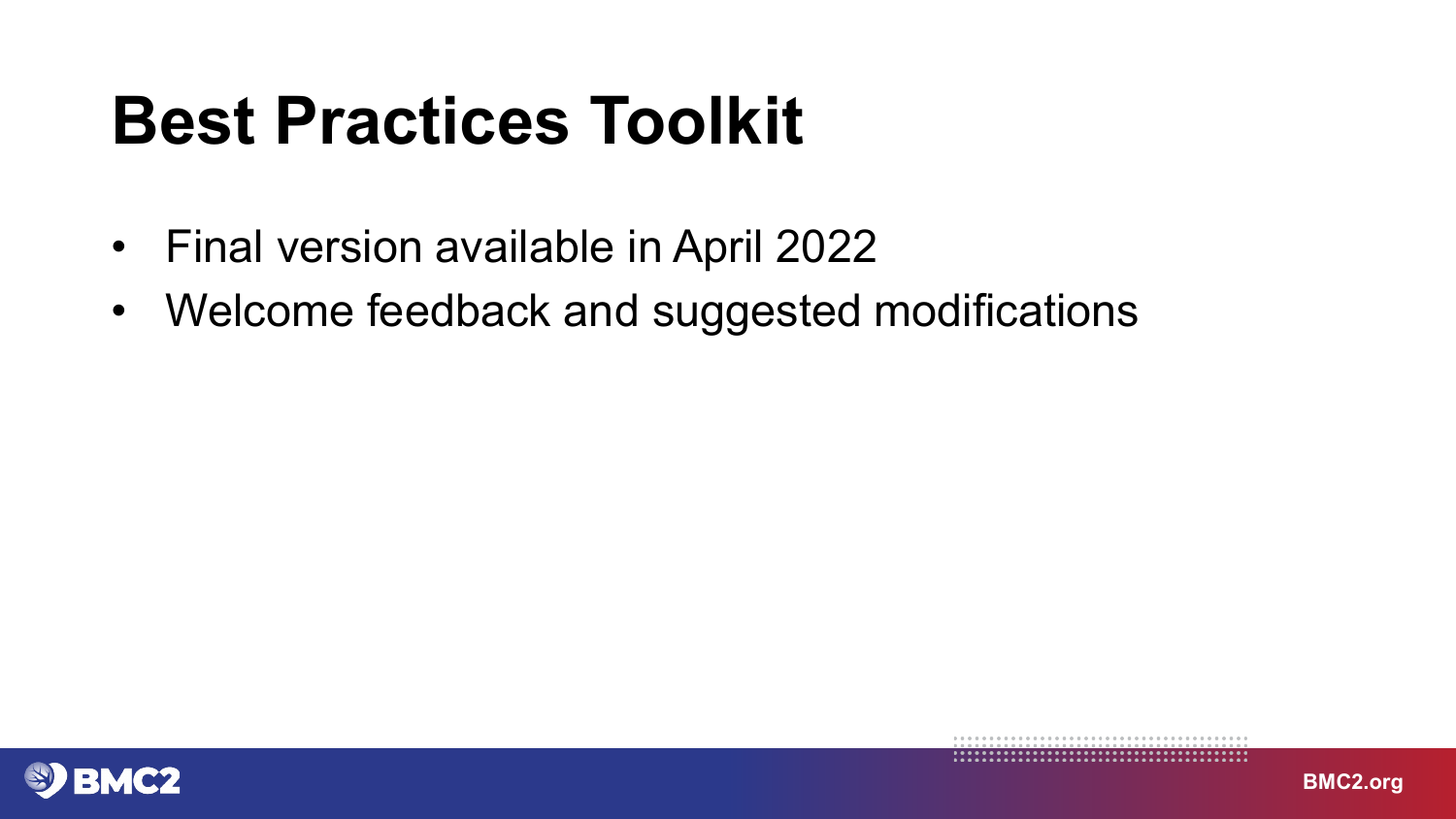## **Cardiac Rehab Resources website** *coming soon!*

- One-stop shop for Michigan Cardiac Rehab Network resources and links to external resources
- Both provider and patient pathways